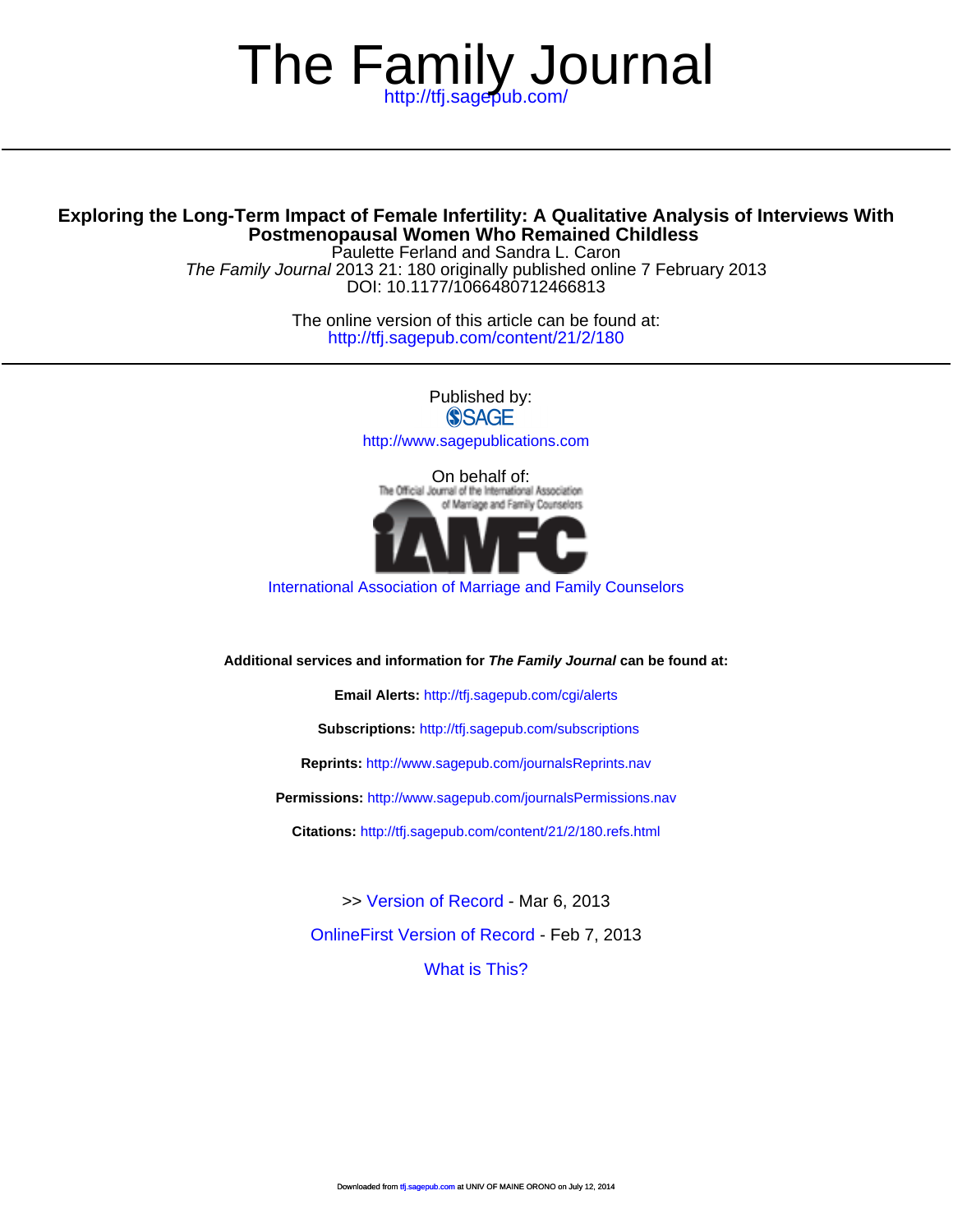# Exploring the Long-Term Impact of Female Infertility: A Qualitative Analysis of Interviews With Postmenopausal Women Who Remained Childless

The Family Journal: Counseling and Therapy for Couples and Families 21(2) 180-188 © The Author(s) 2013 Reprints and permission: [sagepub.com/journalsPermissions.nav](http://www.sagepub.com/journalsPermissions.nav) DOI: 10.1177/1066480712466813 [tfj.sagepub.com](http://tfj.sagepub.com)



Paulette Ferland<sup>1</sup> and Sandra L. Caron<sup>1</sup>

#### **Abstract**

This exploratory study provides a greater understanding of the long-term impact of infertility on women. Interviews were conducted with 12 infertile women who are postmenopausal and who remained childless. The women were asked to reflect on their experience of infertility and childlessness. Findings provide a greater awareness of the long-term impact of infertility and childlessness, and offer implications for those in the helping professions who might come in contact with this population of women.

#### Keywords

infertility, childlessness, qualitative study, menopause, women

According to the Centers for Disease Control and Prevention (CDC), approximately 6 million women in the United States experience infertility, defined as the inability to achieve a pregnancy after 12 months of unprotected intercourse. It also includes women who can get pregnant but are unable to stay pregnant (Centers for Disease Control and Prevention [CDC], 2009). Most cases of female infertility are caused by problems with ovulation; less common causes of infertility are due to blocked tubes, physical problems with the uterus, and uterine fibroids (CDC, 2009). Many of these women will pursue medical interventions in hopes of successful treatment of their infertility (CDC, 2011).

With so much attention given to the progress of medical interventions to treat infertility and the many successful pregnancies that have resulted, the issue of what happens for infertile women who are unsuccessful may appear to go unnoticed. Despite all the promise, medical interventions such as surgery, drugs, or assisted reproductive technologies such as in vitro fertilization (IVF) are not always successful in achieving a pregnancy. According to the latest statistics from the CDC, less than half of women under the age of 35 who use reproductive technologies are successful in becoming pregnant; the success rate drops significantly as the age of the woman increases—with only 12% success for women of age 41 and 42 and only 5% for women of age 43 and 44 (CDC, 2011). And while adoption provides another option for infertile women to become a parent, some may not qualify for adoption due to age limits or limited financial means, and/or they may not have a willing partner. Without successful medical interventions or the option to adopt, some infertile women find themselves involuntarily childless.

# Short-Term Impact of Infertility

Several studies have examined women's adjustment in the short term (within a few years) following the diagnosis and failed treatment for infertility (Baram, Tourlelot, Muechler, & Huang, 1988; Hammarberg, Astbury, & Baker, 2001; Lechner, Bolman, & van Dalen, 2007; Leiblum, Kemmann, Colburn, Pasquale, & DeLisi, 1987). Using surveys and/or interviews, researchers have been able to compare those women who have since become parents (typically through later pregnancy or adoption) to those women who remain childless. In one of the earliest follow-up studies after the introduction of IVF in the 1980s, nearly half of the 28 women surveyed within a year after unsuccessful IVF had not come to terms with their infertility (Leiblum et al., 1987). Baram, Tourlelot, Muechler, and Huang (1988) found similar results in a survey of women 2–3 years after unsuccessful treatment for infertility in which 60% of women were struggling with depression, including 13% who expressed thoughts of suicide related to their inability to have children.

More recent surveys examining the short-term adjustments for women after unsuccessful infertility treatment confirm these earlier findings that women who remain childless show

<sup>1</sup> College of Education and Human Development, University of Maine, Orono, ME, USA

#### Corresponding Author:

Sandra L. Caron, College of Education and Human Development, University of Maine, Orono, ME 04469, USA. Email: sandy.caron@umit.maine.edu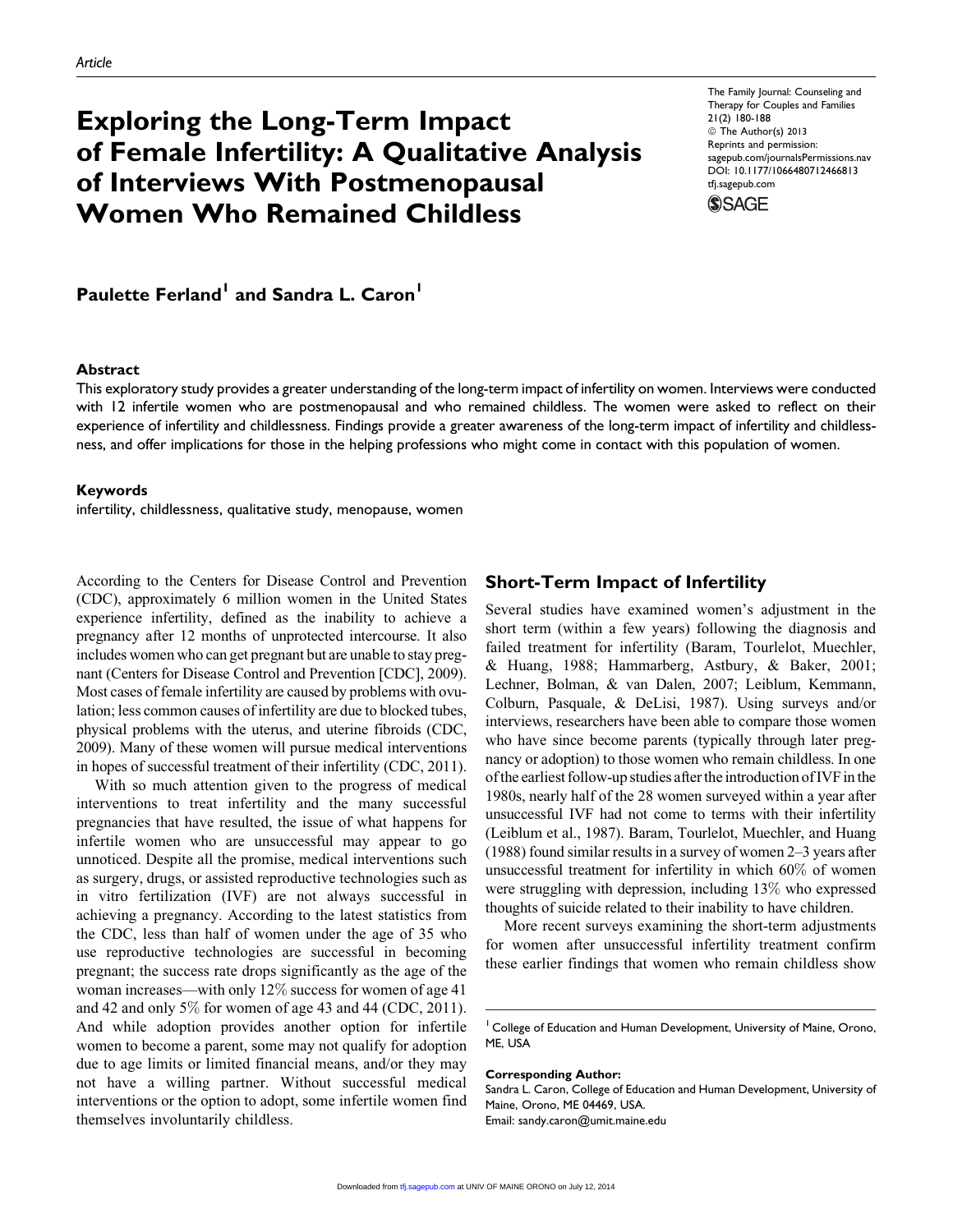increased feelings of depression, lowered self-esteem, and heightened anxiety. For example, a survey in Australia of 126 women 2–3 years after infertility treatment found the majority of women who remained childless had lower scores on satisfaction with life, and 66% indicated that they had to stop treatment because ''I had had enough'' (Hammarberg et al., 2001). A survey in the Netherlands of 87 women 2 years after unsuccessful treatment for infertility revealed similar results in that many of the childless women experienced greater depression, anxiety, and grief (Lechner et al., 2007). Their findings identified a lack of social support and discontent with support given as factors leading to more grief and depression in these women. And in a follow-up survey of 272 couples in Sweden 4–5 years after unsuccessful IVF treatment, the women who remained involuntarily childless had a lower quality of life score compared to those who had become parents (Johansson et al., 2009).

In longer term follow-up surveys of infertile women after unsuccessful IVF, negative adjustment scores continued to be evident for those who remained involuntarily childless. For example, in a follow-up survey in Northern Ireland of 76 women 4–9 years after unsuccessful IVF (Bryson, Sykes, & Traub, 2000) and in another survey of 66 women in Norway 10 years post-IVF treatment (Sundby, Schmidt, Heldaas, Bugg, & Tanbo, 2007), they found those who remained childless rated themselves as more stressed, more depressed, and with a lower satisfaction with life compared with those who subsequently conceived or adopted. They identified the need for better counseling, not only at the time of infertility treatment, but in the long-term, to assist women (Sundby et al., 2007). And in a survey in the United States of 560 Midwestern women, those who experienced infertility and never became mothers had lower life satisfaction (McQuillan, Stone, & Greil, 2007).

Other researchers have used in-depth interviews to understand the issues faced by these women following failed infertility treatments and have found similar results to those using surveys of depression, anxiety, and quality of life (e.g., Daniluk, 2001; Johansson & Berg, 2005; Volsten, Svanberg, & Olsson, 2010). Daniluk (2001) conducted in-depth interviews with 37 infertile couples in Canada at 10-month intervals over 3 years postinfertility treatment (at 2, 12, 22, and 32 months). Of these 37 couples, 23 had adopted or were in the process of adopting; 14 couples remained childless. All spoke of the difficulties of ''living on the social margins as infertile individuals in the world of the fertile'' (Daniluk, 2001 p. 446). They shared their pain and grief, the lack of sensitivity by others (i.e., medical providers, family, friends, coworkers, total strangers), and the struggle to reconstruct their lives as they transitioned to biological childlessness. Not surprising, those who adopted children reported greater overall life satisfaction. Johansson and Berg (2005) identified grief as one of the main experiences of being childless in eight Swedish women they interviewed 2 years after ending unsuccessful infertility treatments. They point out that this response is not surprising given that the ability to reproduce and give birth to a child is an inherent part of life for most women. Similar results were found in a later study also conducted in Sweden (Volsten et al., 2010). Interviews with 10 women who remained childless 3 years after unsuccessful IVF revealed that most had not adapted to remaining childless, indicating the grieving process was unresolved. They identified social isolation or the feeling of being excluded, along with a lack of support or discontent with support, as factors leading to more grief and depression in women (Volsten et al., 2010). Their study supports others by emphasizing that infertility and childlessness should not be viewed as an immediate crisis upon discovering one is infertile, but instead as something that can have a longer term impact.

# Longer Term Impact of Infertility

Only a few studies have involved interviews with women who have lived with unsuccessful infertility treatments for more than a decade (e.g., Kirkman, 2001; Wirtberg, Moller, Hogstrom, Tronstad, & Lalos, 2007). Kirkman (2001) interviewed 31 Australian women ranging in age from 28 to 74 years old; most of the women interviewed had lived with infertility and childlessness for decades. More than half had remained childless (19 of the 31). Interviews revealed the resentment many women felt in having to explain such a private part of themselves to others in the public. Ironically, it was found that the privacy surrounding such an experience led to despair and a sense of isolation. Many of the women interviewed stated that they stayed away from support groups for the infertile to avoid the label (Kirkman, 2001). Finally, Wirtberg, Moller, Hogstrom, Tronstad, and Lalos (2007) interviewed 14 women in Sweden about the long-term experience of involuntary childlessness 20 years after unsuccessful infertility treatment. Five of the 14 women were postmenopausal. Some noted they still held out hope for a pregnancy as long as they were menstruating. Most had detailed memories of their experience finding out that they were infertile and the medical procedures. Adoption was not an option at the time due to cost or an unwilling partner, but looking back most wished ''somebody had pushed them in the direction'' of adoption. All but one of the women felt themselves inferior to other women, and had experienced social isolation as others around them became parents. Half said they were reexperiencing this isolation as their friends were now becoming grandparents. In terms of the impact on their relationship, half had divorced and cited infertility as the reason. All said their sexual life was impacted negatively at least initially. The majority of women said their involuntary childlessness was still something important and central to their life in comments such as, ''I think about it and cry nearly every day'' and ''It is always there as a part of my life.'' Most had found meaning in their life by caring for someone else—most often a child (Wirtberg et al., 2007).

While many of the research studies cited above highlight the difficulties of dealing with infertility and failed treatments, a few have also reported on positive aspects. For example, some researchers (e.g., Daniluk, 2001; Hammarberg et al., 2001; Leiblum, Aviv, & Hamer, 1998) have found that unsuccessful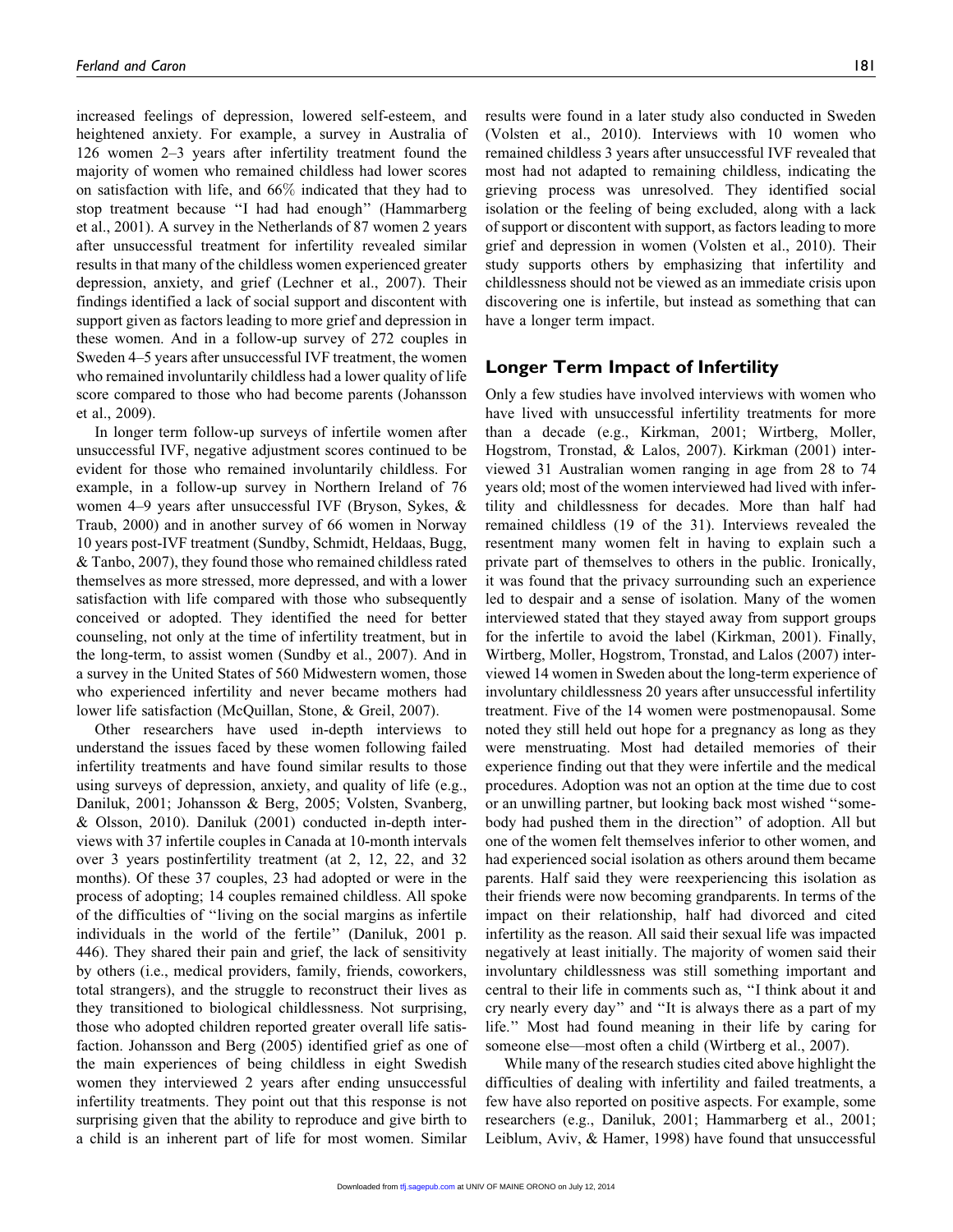treatment for infertility does not always have long-term detrimental effects on the marital and sexual relationship. As many as one third of women in these studies reported having feelings of greater closeness in their relationships. Other studies have also pointed to the ability of those women facing infertility to find meaning, positive self-conceptions, and purpose in their life (Daniluk, 2001; Leiblum et al., 1998, Wirtberg et al., 2007).

While a number of studies have explored the short-term impact of infertility, more qualitative research is needed to understand the long-term impact on women, particularly for those who have gone through menopause—a time that signals the end of possible pregnancy. This exploratory study focused on infertile women who are now postmenopausal and remained involuntarily childless. Without monthly periods, menopause signals the finality of any remaining hope for becoming pregnant. The purpose of this study was to examine the long-term impact of infertility for women who were diagnosed as infertile a decade or more ago and who remained childless. This basic interpretive study provides a unique approach by conducting in-depth interviews with women at this stage in their life when they can reflect back on their journey. This study was of interest to these researchers because both have experienced infertility; one remained childless and one later adopted a child.

# Method

The criteria for the study were infertile women who were now postmenopausal and who had remained childless. The purposeful sampling method was employed due to the sensitive nature of the study and the difficulty of identifying women to be interviewed. The participants were found through contacts with acquaintances of the investigators, word of mouth, and e-mail announcements sent to several university discussion boards and conferences. The sample consisted of interviews with 12 women in New England who contacted the researchers to participate in the study.

# Interview Procedure

The interview comprised a series of general questions focusing on the experience of being infertile and was approved through the Human Subjects Committee of the university. Besides the basic demographic questions (age, education, and employment) and background questions related to how and when they found out about their infertility, women were asked a series of open-ended questions about their life journey beginning with finding out they were infertile to how they are doing today. General questions ranged from ''What impact did this news have on your sense of self? On your marriage?'' to the experience of living with being infertile, including ''What were some of the reactions of your family and friends?'' and ''What was your own level of acceptance?'' Finally, women were asked to provide suggestions/recommendations for how others might respond in a more helpful way to a woman dealing with infertility.

#### Interview Technique

Women who expressed interest in participating in the study were given a copy of the consent form before an interview was scheduled. Consent was implied when they agreed to arrange an interview after reviewing the consent form. Interviews were conducted face to face by the first author in a private conference room on the university campus. Participants were assured that any and all responses would be kept confidential. No names were included in the data report; a pseudonym was assigned to each woman. Each interview lasted approximately 2 hr. None of the women agreed to be audiotaped, citing the sensitive nature of the interview as the reason for not being willing to be recorded. Therefore, the primary researcher took extensive notes. To ensure credibility and reduce bias, participants were given the opportunity to review their responses for omissions or clarifications at the end of the interview. After typing up the notes, the researcher shared the notes with the participant to allow her an additional opportunity to ensure that the notes accurately captured the interview.

#### The Participants

Twelve women participated in this study. The mean age of the women interviewed was 54 (ages ranged from 46 to 59 years old). They had a range of education from high school to doctoral degrees, and were all employed at the time of the interview in jobs ranging from entry-level to professional positions. All 12 women who volunteered to be interviewed identified themselves as heterosexual and all had been married at the time they found out they were infertile. However, 5 of the 12 women were divorced at the time of the interview. These five women all cited their infertility as a major factor in the demise of their marriage.

In terms of background information related to their infertility, most of the women (8 of the 12) had married in their 20s and found out they were infertile after 1–4 years of trying to become pregnant; all were diagnosed as infertile through medical testing. Reasons for infertility were varied, including problems with ovulation, blocked tubes, endometriosis, and problems with the uterus. All 12 women pursued medical interventions for infertility. This included surgery, drugs, and/or reproductive technologies. They pursued such medical intervention between the time periods of the mid-1980s through the early 2000s. This meant that women were reflecting back over the past 15–25 years of their experience with infertility. When asked how long they pursued medical interventions, responses ranged from 2 to 11 years (the average was 6 years). Three women who found out they were infertile in the 1980s were told there were few good medical options available for their infertility. Although more widely available today, options such as IVF and Clomid were not readily available to these three women in the mid-1980s.

In addition to pursuing medical interventions, all of the women stated that they considered adoption, but it had not been a realistic option for a variety of reasons. Reasons cited for not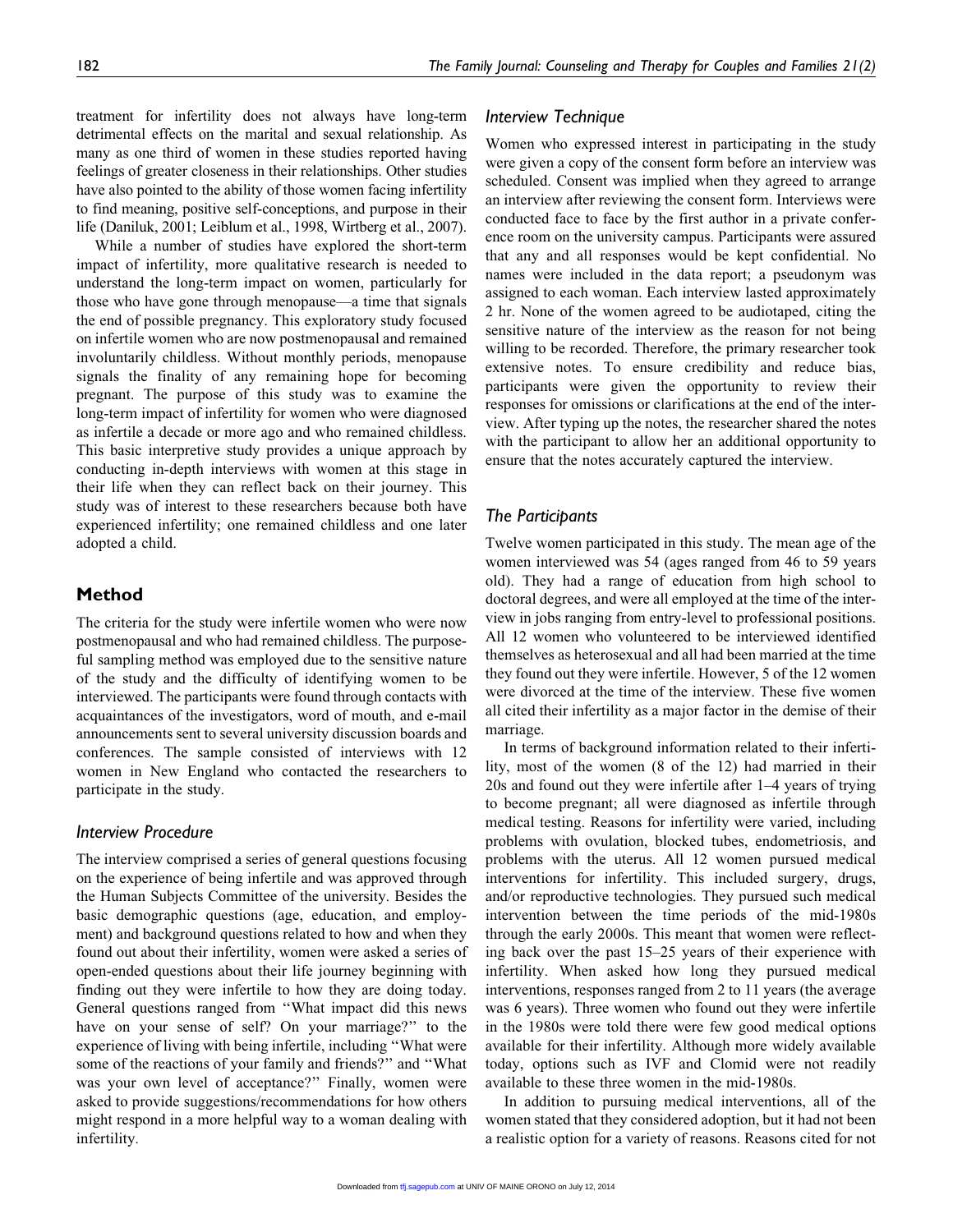Table 1. Themes That Emerged From 12 In-Depth Interviews With Postmenopausal Women Who Are Infertile and Childless.

Stage 1: Finding Out

- 1. Why me?
- 2. I am to blame
- 3. Closing doors—hopelessness
- 4. Insensitive doctors
- 5. I have had enough!

Stage 2: Living with it

- 1. What good am I?
- 2. I am on the outside looking in
- 3. When I am not here anymore, who is going to remember me?
- 4. No one really understands what I am going through or they would not say that!

Stage 3: Coming to terms

- 1. Few experiences in my life have been as difficult
- 2. It never goes away
- 3. We are closer as a couple (for those women who remained married/remarried)
- 4. When one door closes, another opens

Table 2. Participants' Recommendations for How Family, Friends, Coworkers, and Professionals (e.g., Doctors, Counselors) Might Respond in a More Helpful Way to a Woman Experiencing Infertility.

What not to say or do:

- $\bullet$ ''What's wrong with you?''
- $\bullet$ ''It will happen, don't worry.''
- -''Maybe you're trying too hard.''
- $\bullet$ ''If you stop thinking about it, it will happen.''
- $\bullet$ "Maybe you're not meant to be a mother/not meant to have children.''
- $\bullet$ ''Worse things could happen than this.''
- $\bullet$ "Be glad you don't have kids – now you don't have to  $\qquad$ ; now you can
- $\bullet$  Do not hide things (e.g., your pregnancy, baby shower), but respect her when she says it is hard for her
- $\bullet$  Dont go on and on about your own pregnancy and/or labor experience unless he asks to hear more

 $\bullet$ Dont tell her how she should think or feel

What to say or do:

- $\bullet$ ''I am sorry you are going through this.''
- $\bullet$ ''I am here for you if you want to talk about it.''
- $\bullet$ ''What can I do to help?''
- $\bullet$  Suspend your judgments and/or opinions about what you think she should do
- $\bullet$ Support her decision to stop medical interventions
- $\bullet$  Tell her when you are pregnant and invite her to your baby shower, but understand if she does not want to attend
- $\bullet$ Invite her to be around and do things with your children
- $\bullet$  Realize this may be similar to someone who has experienced the death of a child
- $\bullet$ Be a good listener
- $\bullet$ Remember her on Mother's Day

adopting included cost, their age, and/or an unwilling spouse. And although none of the women reported seeking professional counseling, most sought out a supportive friend or family member. Four of the women said they had visited online

support groups such as *RESOLVE*: The National Infertility Association at least once.

All 12 women were postmenopausal, meaning they had been without a menstrual period for more than a year. This included one woman who had premature (surgical) menopause brought on by a hysterectomy in her late 30s. She had her uterus and ovaries removed after years of trying to become pregnant, and after a series of tests revealed fibroid tumors and other issues.

#### Interview Analysis

This was an exploratory study and involved interviews with a small number of postmenopausal women in order to allow an in-depth examination of their experiences with infertility. Interviews were analyzed using established methods of qualitative inquiry, including coding and categorizing processes that make use of both deductive and inductive approaches (Miles & Huberman, 1994). Interviews were coded for common topics by each researcher, compared, differences discussed, and themes were created. A specific topic was considered a theme if the majority of women's responses included it. Detailed results are presented below.

#### **Results**

The themes that emerged from the interviews with the 12 women were organized into three life stages which were labeled Stage I: Finding out, Stage II: Living with it; and Stage III: Coming to terms. All themes are presented in Table 1. Sample quotes supporting each of these themes are presented below. In addition, the women's recommendations for how family, friends, coworkers, and professionals (e.g., doctors, counselors) might respond in a more helpful manner to a woman experiencing infertility are presented in Table 2.

# Stage I: Finding Out

When asked to reflect back on the early days of discovering they were infertile, women's responses revealed six major themes: why me?; I am to blame; sex is not fun anymore; closing doors/hopelessness; insensitive doctors; and I have had enough.

Why me? All 12 of the women discussed how their initial response to finding out they were infertile focused on the question ''Why me?'' Examples included:

- $\bullet$ ''I wondered what I had done wrong to deserve this.''
- $\bullet$  ''According to Psalm 127:3, 'Children are a heritage unto the Lord and the fruit of the womb is His reward.' So why didn't I get the gift? I asked myself over and over if I was being punished.''

I am to blame. One criterion for participating in the interview was that she had to be the one who was diagnosed as infertile in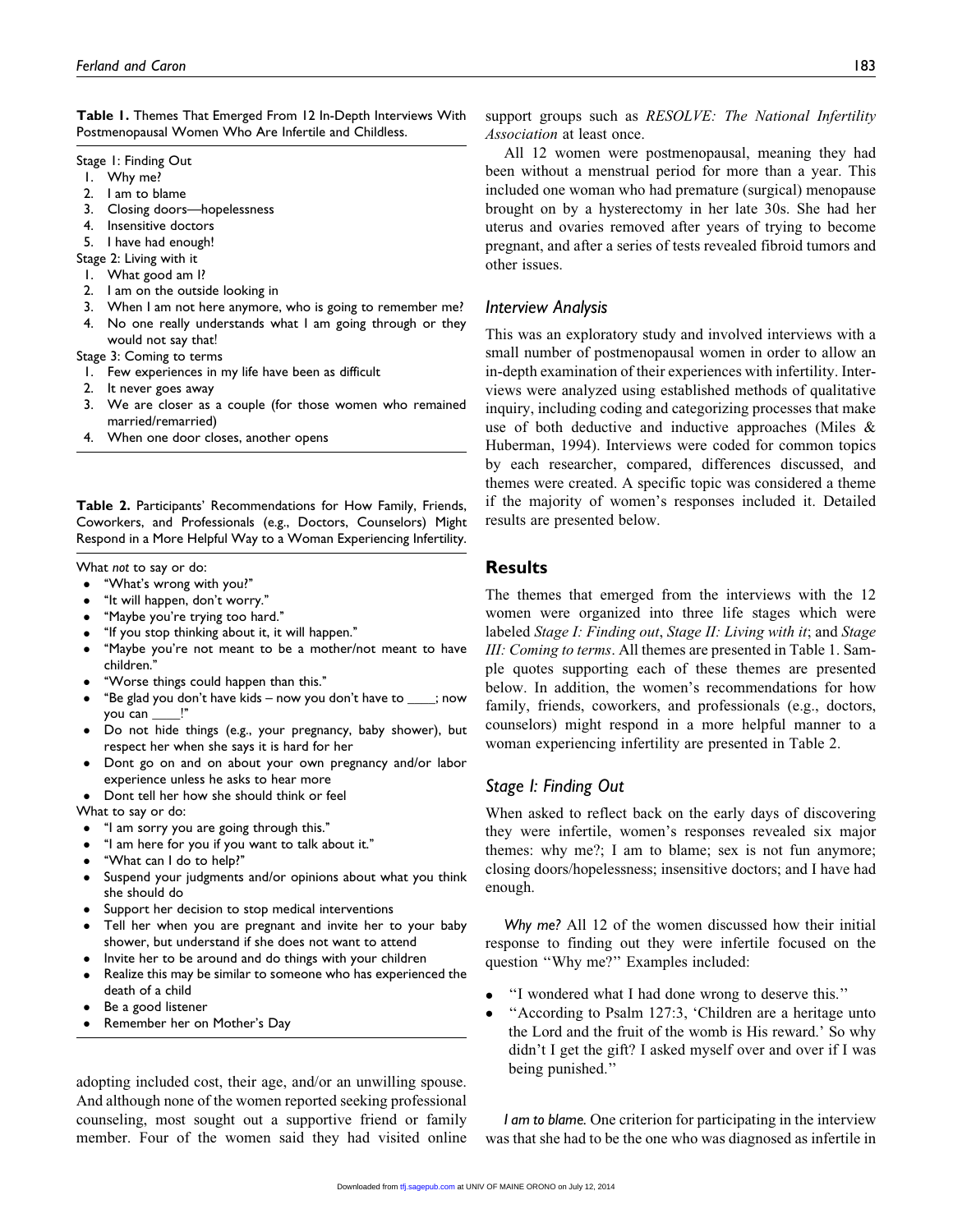the marriage. Therefore, it was not surprising that all of the women in the study spoke to the issue of being blamed and feeling guilty about being the reason they could not become pregnant. For example:

- $\bullet$  ''If my husband had married any other woman on this earth, he would have been a daddy by now.''
- $\bullet$  ''For the first five years of our marriage, my husband and I pursued our professional careers. I regret that now. I wish I hadn't put off trying to have a baby. Those years of preventing a pregnancy cost us a life without children.''

Sex is not fun anymore. All of the women said that upon finding out they were infertile, and as they pursued medical interventions, this had an impact on their sex life. Sex became scheduled, disappointing, and pressured. For four of the women, they reported it had a long-term impact on their desire and ability to enjoy sex.

- $\bullet$  ''I felt like 'What is the point anymore of having sex?' I knew it was not going to lead to pregnancy, so why bother. It was just a reminder of how I could not become pregnant.''
- $\bullet$  ''The doctor wanted us to have sex every other day for a month—it was horrible, forced, and so unloving. I hated it.''
- $\bullet$  ''I can't tell you how many times I called my husband to say I was ovulating. He would rush home and we would have sex, but then nothing . . . no pregnancy resulted. It was one disappointment after another each month when my period came.''

Closing doors/hopelessness. All of the women shared their experience of feeling hopeless about their options—medically, financially, physically—and having a sense that the door was closing on their dream to become pregnant or a parent.

- $\bullet$  Medically: ''I came home from a baby shower for two friends who were my same age (about 40 years old) only to find a message from the IVF clinic saying that since I had a second unsuccessful IVF, I was being dropped because, as the doctor said on the message, 'We all know the chances of you becoming pregnant are so low,' and he went on to explain how I was being dropped because I was hurting their clinic's success rate.''
- $\bullet$  Financially: ''Our insurance did not cover the IVF, so we were faced with borrowing \$14,000.00. Our bank would not approve a loan so we charged it on a credit card. After one unsuccessful try, we just could not afford to keep going.''
- $\bullet$  ''When meeting with a staff member at the local adoption agency, we were told our best option was an international adoption. We would need over \$20,000, plus be willing to fly to another country, stay for 3 to 4 weeks, and bring several thousand dollars in cash with us to give the adoption agency there. We did not have that kind of money.''
- $\bullet$  Physically: ''My best friend asked me how I could do that to a child—because I was 43 years old and still wanting to become pregnant or adopt—and that I should consider how unfair it would be to the child to have old parents.''
- $\bullet$  ''We applied to a local agency for adoption, paying several thousand dollars up front just for the application, and were then told that the pregnant girls review adoptive parents' applications. The staff person explained how we needed to be realistic and consider that we were the same age as many of these girls' parents—so we would be viewed as too old by most of the girls. It would be like her handing the baby over to be raised by grandparents. To make matters even worse, the staff person said because of their sevenyear waiting list, it would be quite awhile before we would even be called. As we walked out, I knew our dream of being parents was over.''

Insensitive doctors. Most of the women shared stories involving the insensitivity of medical providers—those who they expected would be the most sensitive and compassionate about their situation. For example:

- $\bullet$  ''When I met with the infertility doctor, he told me: 'You waited too long to get married because you wanted a career and now its too late to get pregnant at your age (I was 37 years old). You want your cake and eat it too . . . and you can't have both.' I pointed out that my cousin had just had a baby and she was a year older, and how my mother and grandmother had children at this age.''
- $\bullet$  ''After years of trying to get pregnant, I ended up finding out I had fibroid tumors and needed a hysterectomy. The anesthesiologist came into the operating room and announced, 'So we're here to shoot the stork today.' I was devastated.''

I have had enough! The majority of women who described that they reached a point where they knew they had to stop pursuing medical interventions for overcoming infertility. These women had pursued treatment for an average of 6 years (between 2 and 11 years). Examples include:

- $\bullet$  ''I got so tired of going to be prodded, poked, and examined under a microscope. And so many painful procedures—it was all so barbaric really. I began to feel like an experiment.''
- $\bullet$  ''It was the worst roller coaster ride . . . the hope, then the despair . . . I had to get off this ride before I crashed.''
- $\bullet$  ''Every time my husband and I got into testing and reatment and such, he found out he was being deployed overseas and we would be put off time and time again. When he arrived back home and we tried the next procedure, everything seemed forced and not natural. We finally decided together we had both had enough and if it were going to happen, it would happen on its own. It never did.''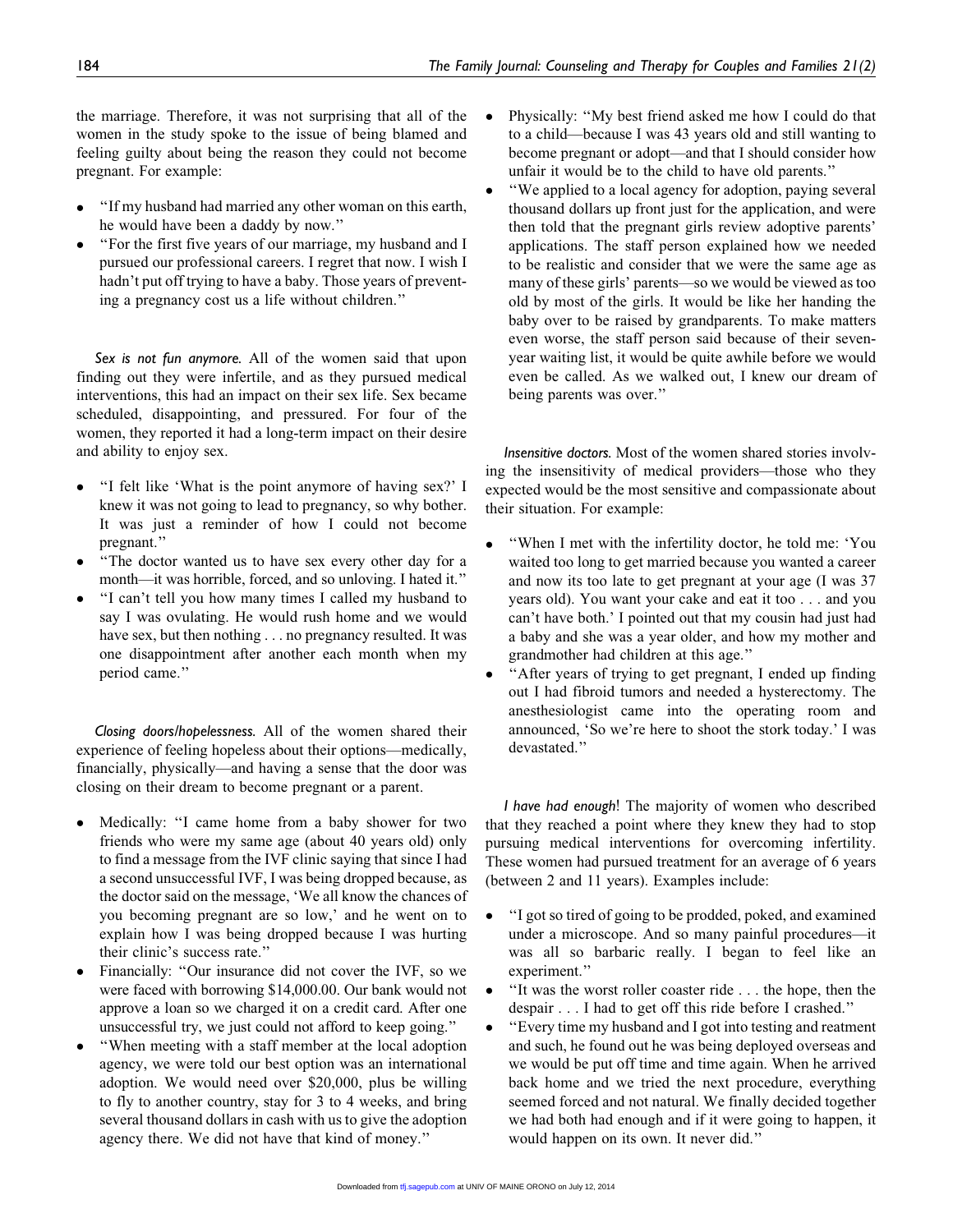# Stage II: Living With It

The next part of the interview moved from initially finding out about their infertility to discussing how they moved forward in terms of living with the reality of being childless. Women discussed how their lives were impacted when no medical intervention, reproductive technology, or adoption option lead to pregnancy or parenting. Four themes emerged when discussing the years of living with being infertile and childless: What good am I?; I am on the outside looking in; When I am not here anymore, who is going to remember me?; and No one *really* understands what I am going through, or they would not say that!

What good am I? All of the women described expectations from childhood focusing on the ability to reproduce as a central part of womanhood. Many had been told either directly or internalized messages about their self-worth that they had little value if they could not reproduce. Examples:

- $\bullet$  ''Like every little girl, I dreamed of growing up and finding my prince charming, having the house with the picket fence and 2 to 3 children . . . and then I had to realize I will never have that . . . my life will never be complete."
- $\bullet$  ''Womanhood equals motherhood—it is that simple. So how am I supposed to feel good about myself?''
- $\bullet$  ''This is not how I thought my life would turn out—I wondered if my husband would leave me since I couldn't give him children.''
- $\bullet$  ''After many years of childlessness and failed treatments, an older relative took me aside at a family gathering and asked me, 'When are you going to start a family?' I answered, 'It doesn't look like I will be able to conceive.' and he replied, 'What good are you then?'''

I am on the outside looking in. All of the women discussed at length the many years of feeling like an outsider, isolated, and not fitting into a world designed for parents and children. Some examples included:

- $\bullet$  ''You start withdrawing from your friends who have children. You don't seem to fit in. You seem to have nothing in common with any of them. You begin to have feelings like you are all alone in the world and you are the only one in the world who has been given this diagnosis of infertility.''
- $\bullet$  ''No one ever included me in things because I didn't have kids.''
- $\bullet$  ''When we get together with family members, I feel we are pitied. I don't like that feeling.''
- $\bullet$ ''I don't fit the mold that exists in the world.''
- $\bullet$  ''Every Mother's Day, my church hands each mother a flower as they arrive. You have no idea how painful that is—to not be given a flower and to look around and see every woman but you without a flower. To realize I am the only one on Mother's Day who doesn't get a flower because I am the only one who is not a mother.''
- $\bullet$  ''All my friends are at the park with their children and enjoying each other's company. Even if I went over and said hello, I know I wouldn't be invited to join them because I'm seen as an outsider. That is just the way it is.''
- $\bullet$  ''We used to go to my in-laws for the holiday—all his brothers and sisters and their children would also go. I hated getting up in the morning when I was there because I knew I had nothing to do—they were all busy with their children. I had nothing, no one.''

When I am not here anymore, who is going to remember me? Many women included comments related to their death and how infertility and childlessness signaled an end to their legacy. For example:

- $\bullet$  ''I actually think about things like: When I die, who will put flowers on my grave?''
- $\bullet$ ''Who will think about me when I am no longer here?''
- $\bullet$ ''Who will come to my funeral?''
- $\bullet$  ''You hear all the time: 'You remind me so much of your mother—you look just like her, you have her same mannerisms, etc.' No one will ever say that to anyone about me.''

No one really understands what I am going through, or they would not say that! All of the women shared examples of comments by friends or acquaintances that they perceived as insensitive. Some examples include:

- $\bullet$  ''Now you can look forward to divorce.'' (after revealing to her friend that she found out she is infertile).
- $\bullet$  ''You're so lucky you didn't have kids. They drive you crazy.''
- $\bullet$ ''At least you have a husband who loves you.''
- $\bullet$ ''Do you want my brats?''
- $\bullet$ ''You get to sleep in!''
- $\bullet$ ''What do you do with all your time?''
- $\bullet$ ''You two must be pretty selfish for not having children.''

In another quote that demonstrates this theme, one woman described an interaction with her friend as ''the ultimate insensitivity since she also experienced infertility and should have understood the struggle'':

 $\bullet$  ''I had a friend from church who was going through IVF at the same time as me . . . she got pregnant, I did not. When I went to visit her after the baby was born, she asked me how it was doing and I told her we were going to try IVF again. Her response, as she was cradling her newborn baby was: 'Oh wow—I never would have tried that again. I'd never shell out another \$12,000.00, and just think how dangerous those drugs are!'''

# Stage III: Coming to Terms

The final part of the interview asked women to consider how they are doing now that they are postmenopausal. Without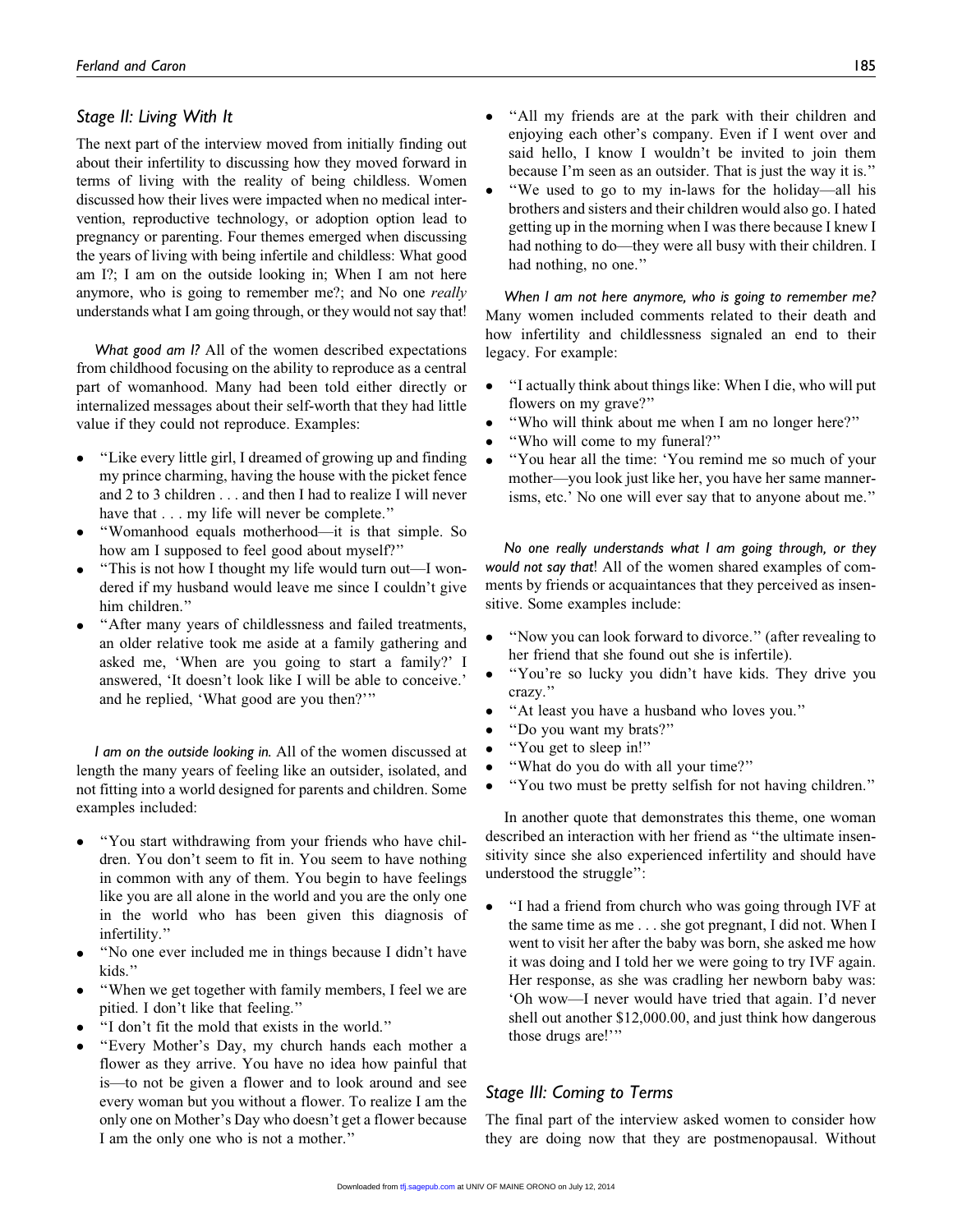monthly periods, menopause represents the finality of any remaining hope for becoming pregnant. Four themes emerged: few experiences in my life have been as difficult; it never goes away; we are closer as a couple (for those women who remained married/remarried); and when one door closes, another opens.

Few experiences in my life have been as difficult. All of the women discussed the difficulty of trying to come to terms with the ''cards they have been dealt.'' Examples include:

- $\bullet$  ''Finding out I was infertile was almost as difficult as when my brother got killed in a car accident.''
- $\bullet$  ''For me it was like experiencing the death of a child I never had.''
- $\bullet$  ''My cousin thought she was consoling me when she said: 'There are worse things that could happen to you . . . your house could burn down, or your husband could leave you.'''

It never goes away. All women interviewed said that being infertile and never having the opportunity to raise their own child was a pain that never went away. This is reflected in sample comments such as:

- $\bullet$  ''I thought I had gotten over it years ago, but when I went through menopause, it was like all those feelings came back—it signaled the end of the hope . . . I did not realize how in the back of my mind I still had hope—after all these years.''
- $\bullet$  ''There's a hole in my heart filled with pain and sadness the feeling of wanting a child never ever goes away.''
- $\bullet$  ''When I tried to tell my friend why I was so depressed about going through menopause and how it meant I would never be able to have a baby, she said: 'But that was something that happened to you long ago. You should be over that by now.'''
- $\bullet$  ''I have found that the issue comes up again when I least expect it. At New Year's, I was over at my friend's house and her daughter was home from college and she told her mom she was going to make a special drink just for her because she was such a great mother. It hit me like a ton of bricks—the realization that I would never have that.''
- $\bullet$  ''Several of my friends are now becoming grandparents. It's painful to know I won't have that experience either.''

We are closer as a couple. For those seven women who remained married, all of them described a strong marriage and how this provided some consolation for childlessness. Samples comments include:

- $\bullet$  ''My husband and I are closer now and actually closer than most couples we know—we only have each other.''
- $\bullet$  ''As a couple, even though there are two people, we are more like one—we complete each other.''

In addition, a woman who divorced and remarried years later described her second marriage in this way:

 $\bullet$  ''When I told him (second husband) when we were dating that I could not have children he said, 'If God wanted me to have kids, he would have made me fall in love with a woman who could have them.'''

When one door closes, another opens. Despite all the pain, disappointment, sadness, guilt, and anger at not being able to have a biological or adoptive child, all of these women stated that they had become a mother in other ways. These women described how their infertility had opened other opportunities to experience motherhood. For example,

- $\bullet$  ''I am the special aunt to my brother's daughters. They know they can talk to me like a mother if they can't talk to their parents. We are very, very close.''
- $\bullet$  ''We took an international student into our home while she was attending graduate school, and years later she still calls us and refers to us as Mom and Dad.''
- $\bullet$  ''I think women are born with a nurturing spirit and need to do something with this. If you don't have children, it frees you up to find other ways to be nurturing. In my case, I have taught Sunday school for 30 years and feel like a pseudo mother to all those kids. It has played an important role in my need to share my love with children and be loved in return.''
- $\bullet$  ''We take in neglected animals and nurse them back to health. I am a nurturing mother to these animals. We were also very involved after Hurricane Katrina in animal rescue.''
- $\bullet$  ''One of my sister's children has special needs and I have spent a great deal of time with him. I am as much of a mother to him as my sister is. I sometimes wonder if God made me infertile so that I would have the time needed to devote to my nephew.''
- $\bullet$  ''Because I don't have children, I have had time to take care of others who are in need. My house has a swinging door. I have been able to offer a place and time to help many people in need over the years—mothering those in need.''

# **Discussion**

This study provides a greater understanding of the long-term impact of infertility for women who are now postmenopausal and remained childless. The themes that emerged from the interviews support many of the previous research findings that have examined both the short and longer term impact of infertility and involuntary childlessness. While many of those previous studies involved surveys measuring depression, self-esteem, and life satisfaction, the in-depth interviews provide greater insight into why these women have feelings of depression, lowered self-esteem, and lower life satisfaction.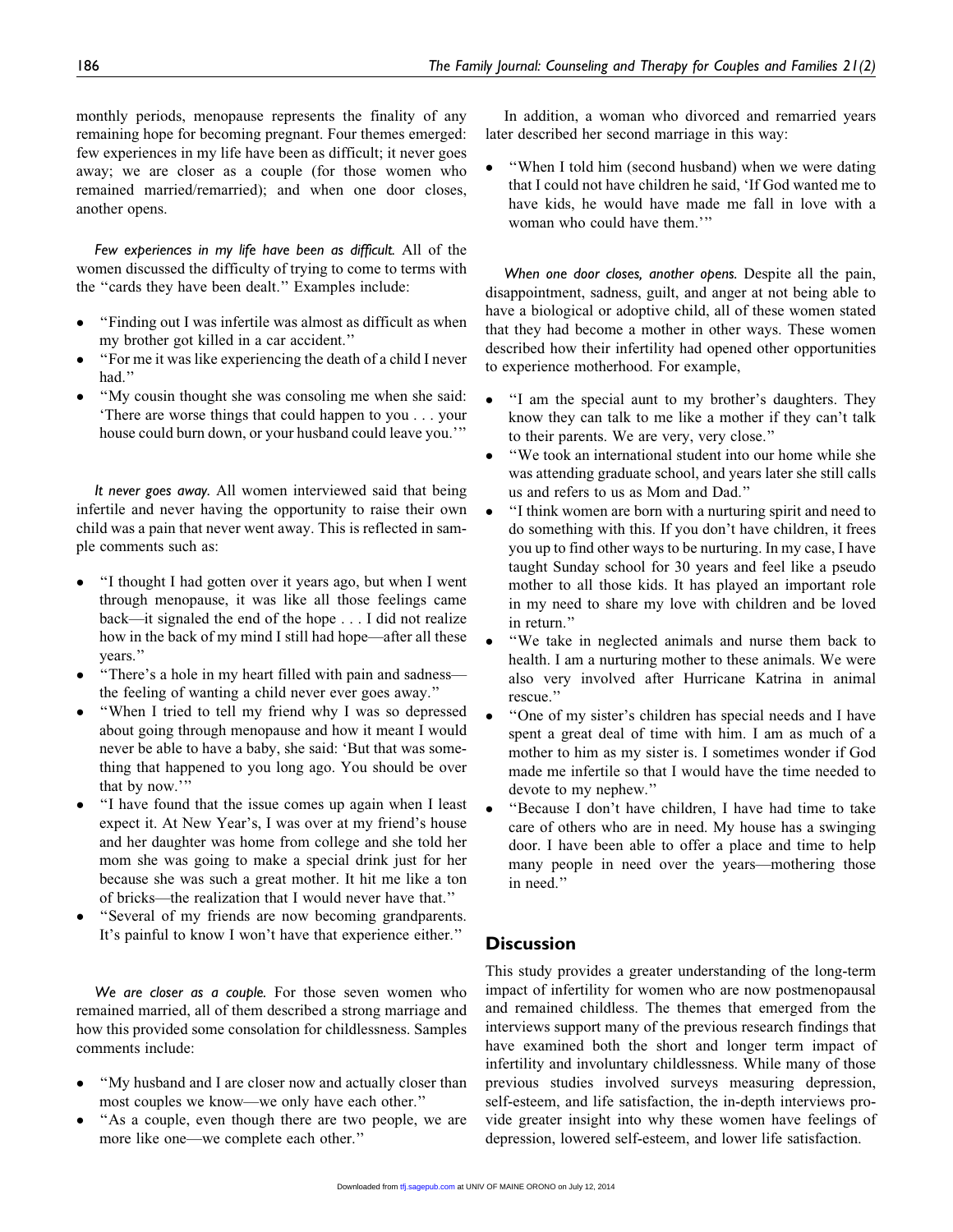The interview asked women to reflect on an experience that spanned the past 15–25 years. Despite the amount of time that had passed, these women had vivid memories of the earliest years of finding out they were infertile and what they went through to try to get pregnant. Their capability to describe their initial response of "Why me?" and feelings of shame and guilt for being the one who is at fault in their marriage for their lack of pregnancy was impressive. The ability for women to recall such details decades later was also noted by Wirtberg et al.'s (2007) in their 20-year follow-up study and speaks to the magnitude of the impact of infertility. The women in this study invested years trying to conceive and an average of 6 years involved in medical interventions for infertility. After hearing them describe their earlier years of moving from hopefulness to hopelessness, as well as encounters with insensitive doctors, it is not surprising that there was an impact on their sex life, and that many finally reached a point of saying ''I have had enough.'' This was a common response of women surveyed in Australia by Hammarberg, Astbury, and Baker (2001).

In terms of living with infertility and involuntary childlessness, many women questioned their own worth, and described much of their years since the failed infertility treatments as being isolated in terms of feeling as if they were on the outside looking in. This feeling of being an outsider in a world that seems to only welcome parents and children was described in many of the earlier studies in terms of social isolation (Kirkman, 2001), feeling left out (Volsten et al., 2010), or a feeling of living on the social margin (Daniluk, 2001). The women were also able to described in great detail the range of insensitive comments they have received over the years that came from not only people in the medical community but also friends, family, coworkers, and even strangers. This lack of social support and discontent with social supports has been found to play a major role in women's feelings of grief and depression (Lechner et al., 2007).

When asked how they were dealing with their infertility and childlessness today, what became apparent is that the grieving process is ongoing. Women's responses describing their infertility in terms of the death of child they never had, and that their grief never goes away, raises real questions about how one comes to terms with such a life-altering experience. After many years of being hopeful that she will conceive, those women who remain childless have to accept that the child they always wanted will not be a reality. With menopause comes a finality of hope—and another time of grieving. Grief and isolation is a frequent theme that emerged in previous studies on infertility (Daniluk, 2001; Johansson & Berg, 2005; Volsten et al., 2010; Wirtberg et al., 2007).

Despite the difficulties expressed by the women in this study, there were some indications that women can adjust and find meaning in their life. Although 5 of the 12 women had divorced as a result of their infertility, the other 7 women said that they believed their infertility had strengthened their marriage. They described how they felt closer and more committed to their spouse than most couples they knew. This was also noted in previous research (Daniluk, 2001; Hammarberg et al., 2001; Leiblum et al., 1998).

Perhaps the most hopeful finding of this study was that all of the women described how they had become mothers in some other way. Meaningful experiences with caring for others especially other children—lead to a sense of satisfaction and, in some cases, a possible justification or explanation for their infertility. For example, one women wondered if this was part of God's plan since her infertility allowed her time to care for her sister's child with special needs. The ability to find meaning and purpose in life has been described in earlier research (Daniluk, 2001; Leiblum et al., 1998; Wirtberg et al., 2007). Finding other ways to play a mothering role may be a way to alleviate some of the grief that so many infertile women experience.

A limitation is the difficulty finding women who met the criteria to participate in the study. The women interviewed for this study represented a wide range of demographic characteristics and different causes of infertility. It is difficult to locate this population due to the silence, isolation, and secrecy that appears to surround these women. As Kirkman (2001) revealed, the privacy surrounding infertility leads to a sense of isolation. Most of the women cried during the interview and many said they were surprised by the amount of grief that still existed after all these years. Several commented that this was the first time they had spoken to someone in years or in such detail about their experience with infertility. All felt the interview process had been a healing experience and several asked if there might be a follow-up support group for the participants to meet one another.

The women who contacted the researchers to be interviewed may not represent others who have done well or who have no desire to speak about their infertility experience. The study offered women who had not talked about their experience a chance to talk to someone. Perhaps those who have come to terms with their infertility and childlessness are less motivated to participate in such a study. Future studies may want to identify a group of infertile women who score high on life satisfaction in order to identify factors that lead to less depression and anxiety. Other studies could include the men who are married to these infertile women as well as men who are infertile.

# Implications and Conclusions

The results of this study offer insight into the long-term impact of infertility and childlessness on women. Despite life-long experiences with grief, none of the women sought professional counseling. This emphasizes the important role the medical community can play in providing counseling early on at the time the woman enters the clinic for infertility treatment. In addition to being counseled with regard to immediate aspects relating to fertility treatment, assisting women in coping with treatment failure and long-term childlessness should also become a part of the protocol.

The women also described an ongoing lack of social support, often revealed in the comments people would make about her infertility and childlessness. The interview ended by asking each woman for specific recommendations for how family, friends, coworkers, and professionals (e.g., doctors,